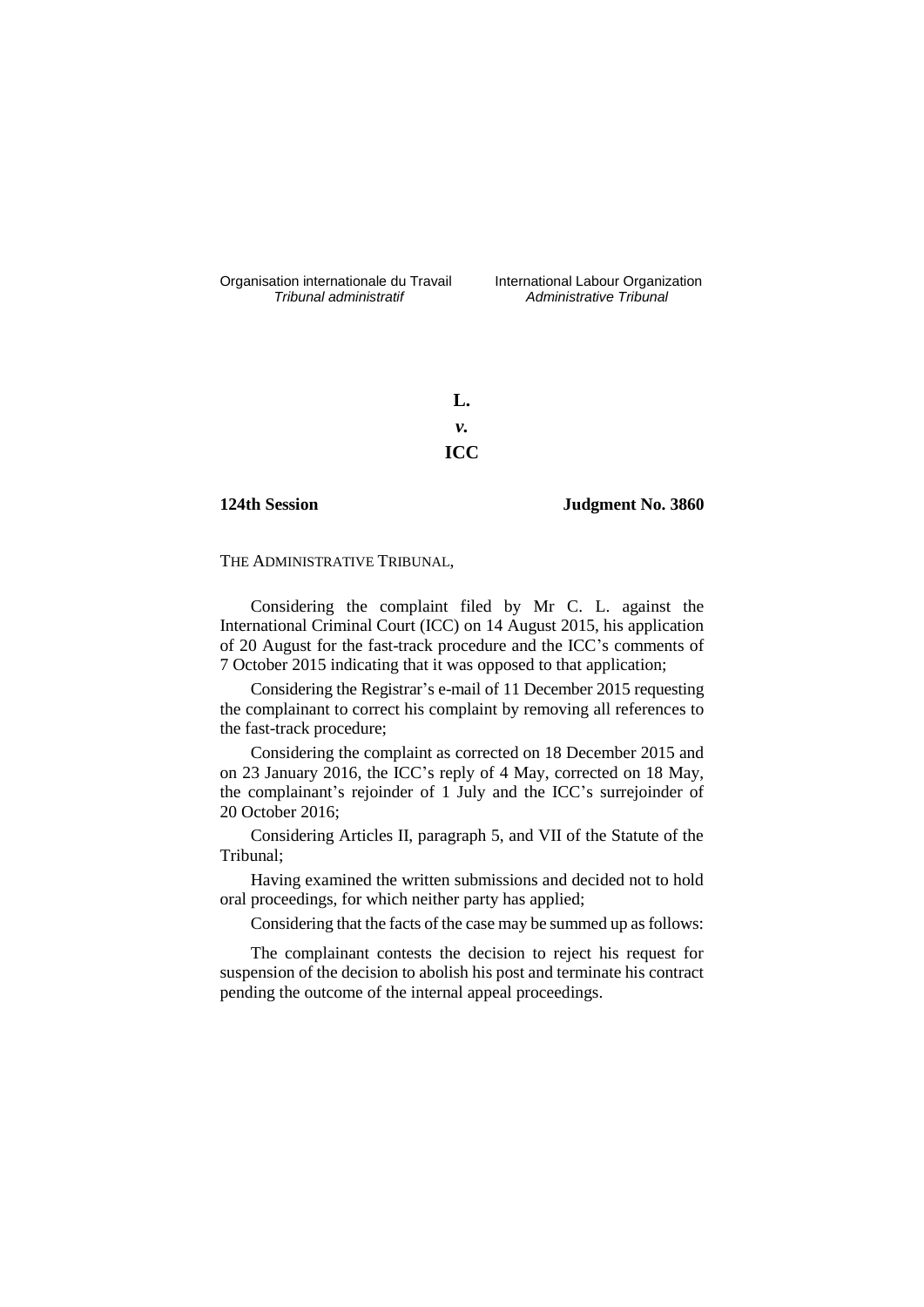At the material time the complainant held the P-4 position of Legal Officer in the Legal Office under a fixed-term appointment, which was due to expire in March 2017. On 22 June 2015 he was notified of the Registrar of the Court's decision to abolish his post and to terminate his contract as from 20 October 2015. On 29 June he submitted a request for review of that decision to the Secretary to the Appeals Board. He also applied for the immediate suspension of the contested decision and of the opening of a vacancy announcement for the new position to be created in the Legal Office.

In its report of 30 July the Appeals Board recalled that, according to Staff Rule 111.4(c), it may recommend the suspension of action if two conditions are met: the contested decision has not yet been implemented and the implementation of that decision would result in an irreparable injury to the staff member concerned. The Board observed in particular that the decision of 22 June 2015 had not yet been implemented, and that the complainant was a senior competent staff member, who "from all objective standpoints" could have been in line for a further 5-year renewal of his appointment. In its view, abolishing his post and terminating his contract would potentially lead to his permanent loss of employment, which might affect his career opportunities in the future, especially considering his field of expertise. The Appeals Board therefore recommended suspending the contested decision pending the outcome of the internal appeal proceedings.

On 3 August 2015 the complainant was informed of the Registrar's decision to reject the Appeals Board's recommendation, which he considered to be flawed. In the Registrar's view, the Appeals Board confused abolition of post with termination of appointment when finding that the complainant would suffer an irreparable injury. The Registrar also found that the Appeals Board's conclusion as to the future career prospects of the complainant was illogical and that it had failed to take into account the absence of reputational damages in concluding that he might suffer an irreparable injury if the request for suspension were denied. The Registrar stated that, in accordance with Staff Rule 111.4(d), his decision was final and was not subject to appeal. That is the impugned decision.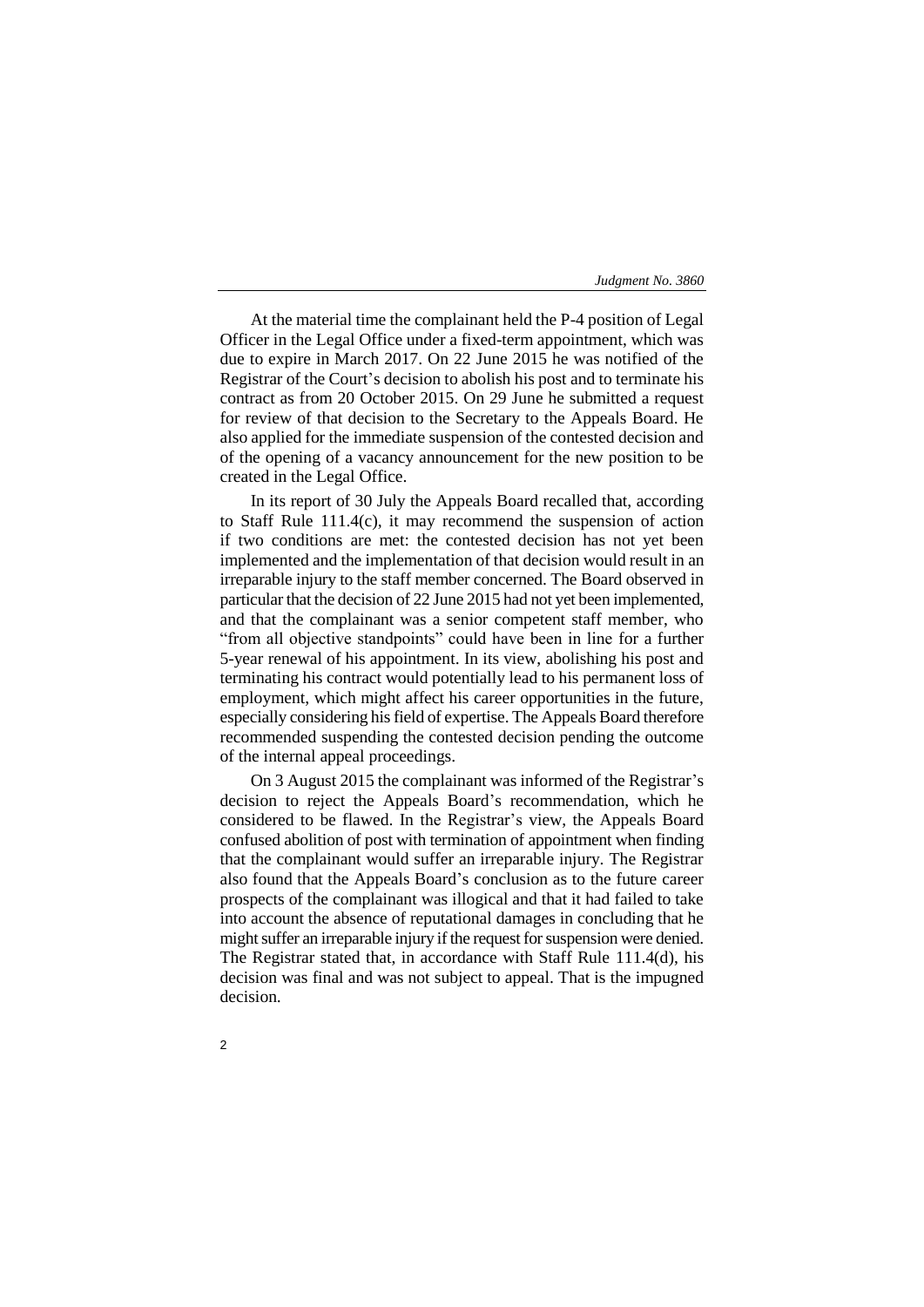The complainant asks the Tribunal to set aside the impugned decision, to grant him whatever remedy the Tribunal finds appropriate considering in particular that when the judgment will be delivered the ICC will no longer be in a position to grant him his request for suspension of action. He also claims costs. He further asks the Tribunal to take into consideration the breaches he has raised in this complaint when examining the complaint he may file once he receives a final decision on the merits of his appeal. In his rejoinder, he maintains his claims for relief and further seeks the award of 10,000 euros as punitive damages.

The ICC asks the Tribunal to dismiss the complaint as irreceivable or, alternatively, as unfounded.

# CONSIDERATIONS

1. The complainant was employed as a Legal Officer, P-4 level, in the Registry Legal Office of the ICC at the time the decision was made which he impugns in these proceedings, namely 3 August 2015. The ICC challenges the receivability of this complaint on the footing that it does not concern a final administrative decision. It is convenient to deal with this issue at the outset.

2. By letter dated 22 June 2015, the complainant was advised by the Registrar of the Court that his post would be abolished and his appointment would be terminated effective 20 October 2015. The stated reason that his position was to be abolished was the restructuring of the Registry. On 29 June 2015 the complainant applied for administrative review of the decision of 22 June 2015. In that application, the complainant also sought the suspension of the administrative decision of 22 June 2015 and of the opening of a vacancy announcement for the new position to be created in the Legal Office. The suspension of an administrative decision is provided for by Rule 111.4 of the ICC's Staff Rules:

## "**Suspension of the administrative decision during appeal**

(a) Neither a request for administrative review, an attempt at conciliation, nor the filing with the Appeals Board of an appeal against a decision resulting from a review shall have the effect of suspending action on the contested decision.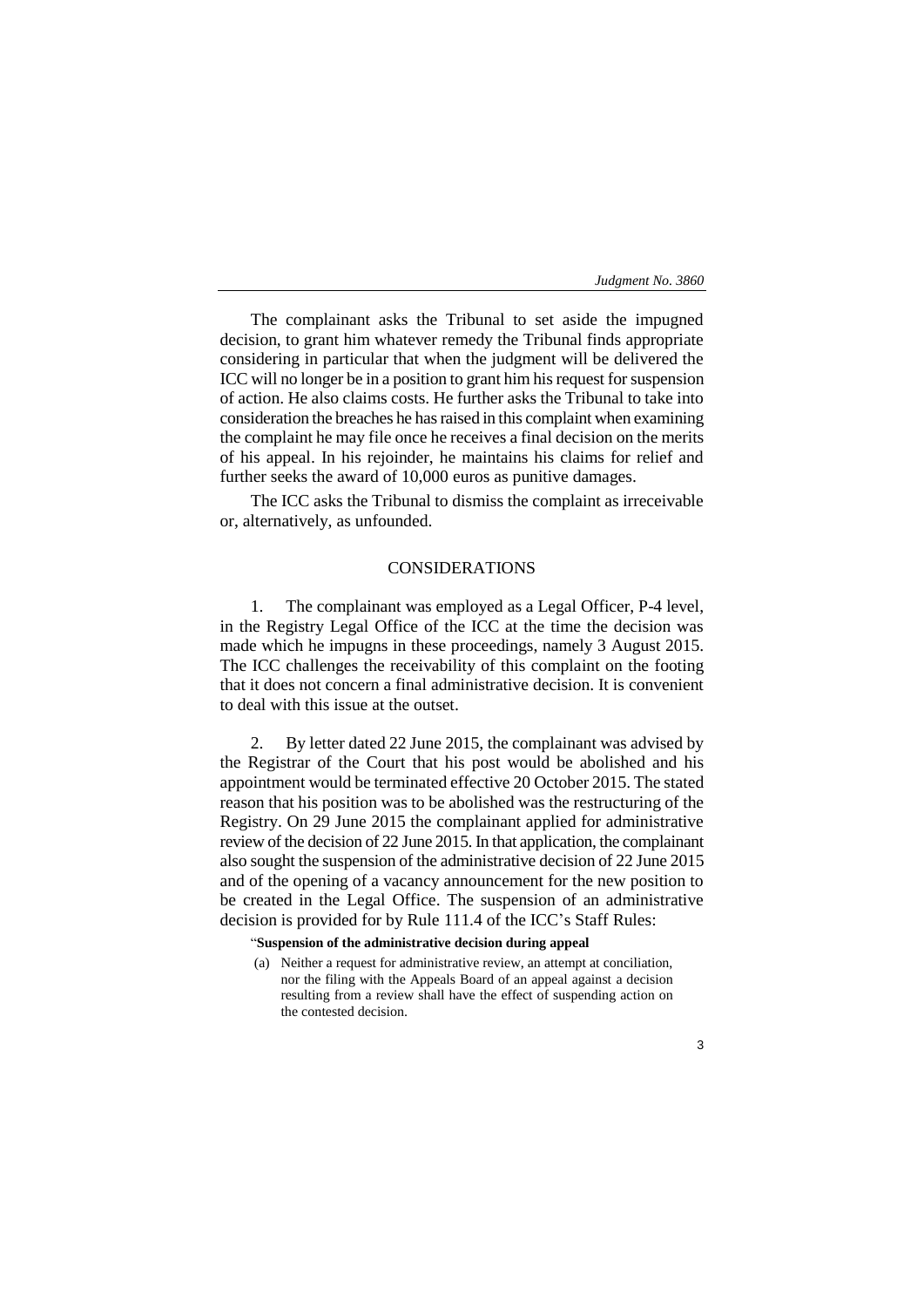- (b) Notwithstanding paragraph (a), a staff member may request a suspension of action on such a decision by writing to the Appeals Board Secretary, setting out the relevant facts and how implementation would directly and irreparably injure the staff member's rights.
- (c) Upon receipt of such a request, the Appeals Board shall hear the request promptly and expeditiously and consider the views of the appealing staff member, as well as of the Registrar or the Prosecutor, as appropriate. If the Appeals Board determines that the decision has not been implemented, and that its implementation would result in irreparable injury to the staff member, it may recommend to the Registrar or the Prosecutor, as appropriate, the suspension of action on that decision until the time limits in staff rule 111.1 have passed without an appeal being filed or, if an appeal is filed, until a final decision on the appeal is made.
- (d) The decision of the Registrar or the Prosecutor, as appropriate, on a recommendation under paragraph (c) shall be final and shall not be subject to appeal within the Court."

3. The complainant's application for review of 29 June 2015 was sent to the Secretary of the Appeals Board. Thereafter the Board considered the request for a suspension of action. A number of procedural steps took place that the complainant challenged before the Appeals Board dealt with this request but, for present purposes, they are not relevant. On 30 July 2015 the Appeals Board recommended that the request for the suspension of action should be granted. On 3 August 2015, the Registrar rejected this recommendation and rejected the request for the suspension of action. This is the decision impugned in the present proceedings.

4. The first legal issue is thus whether a decision to reject a request for the suspension of action under Staff Rule 111.4(b) is a final decision such as to render it amenable to challenge by way of a complaint to the Tribunal. If the response to the request had been in the complainant's favour, steps would not have been taken, in this case, to abolish the position and terminate the complainant's contract until a final decision had been made in his internal appeal against the decision to abolish his position and terminate his contract.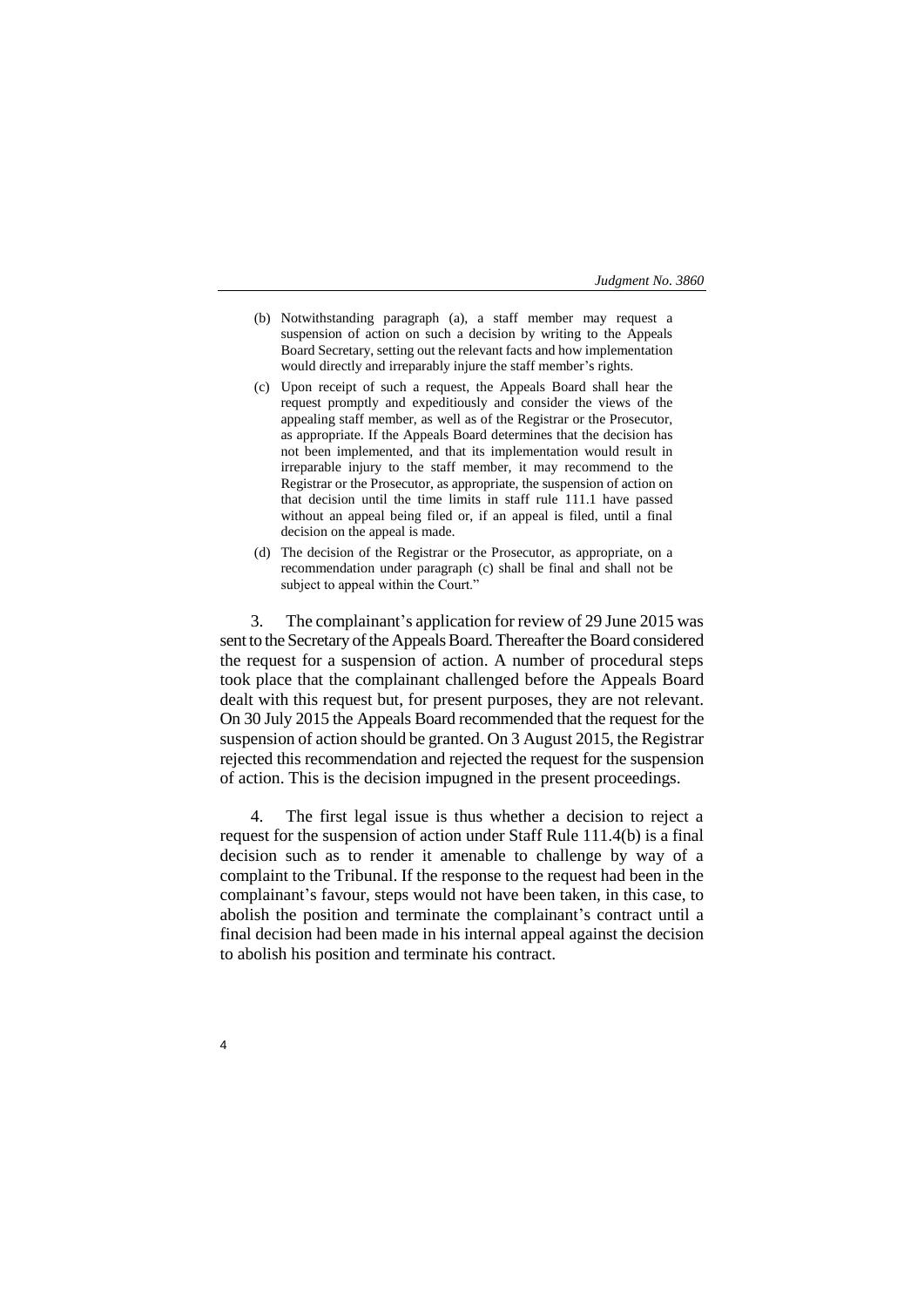5

5. Whether a decision is a final decision is a question raised by Article VII, paragraph 1, of the Tribunal's Statute that declares a complaint is not receivable unless the decision impugned is a final decision. The case law of the Tribunal establishes two principles. The first is that for a decision to be final it cannot, at least in the ordinary course, be amenable to internal appeal or review or further internal appeal or review. In the present case, Rule 111.4(d) makes it clear that there is no further appeal against a decision of, relevantly, the Registrar on the request for the suspension of action. Accordingly, the Registrar's rejection of the complainant's request was final.

6. The second principle is that a decision, to be a final decision for the purposes of Article VII, paragraph 1, must of itself have legal effect (see, for example, Judgments 2201, consideration 4, and 3141, consideration 21). In the present case, the refusal of the request for suspension of action had, of itself, a legal effect in that the decision to abolish the complainant's post and terminate his appointment remained legally effective. In these proceedings it is unnecessary to determine whether there were one or two decisions. If the request for the suspension of action had been decided in the complainant's favour, the abolition and termination decision would cease, for the time being, to have legal effect at least after the nominated date for the abolition and termination, namely 20 October 2015. Thus the rejection of the request had legal effect, even if conditional on the decision taking effect on 20 October 2015. In this respect it was a decision which could constitute a final decision.

The only qualification to the preceding conclusion arises from the Tribunal's judgments which distinguish between a number of steps leading to a final decision and the final decision itself. Ordinarily the steps, while they may have the appearance of being a decision, are not treated as a final decision but can be challenged in a challenge to the final decision itself (see, for example, Judgment 3433, consideration 9). It might be thought that a refusal of a request for the suspension of action is a step leading to a decision arising from the internal appeal. However the Tribunal has recognised that this approach has to be applied with some care (see Judgment 2366, consideration 16). In the present case the request for the suspension of action and the decision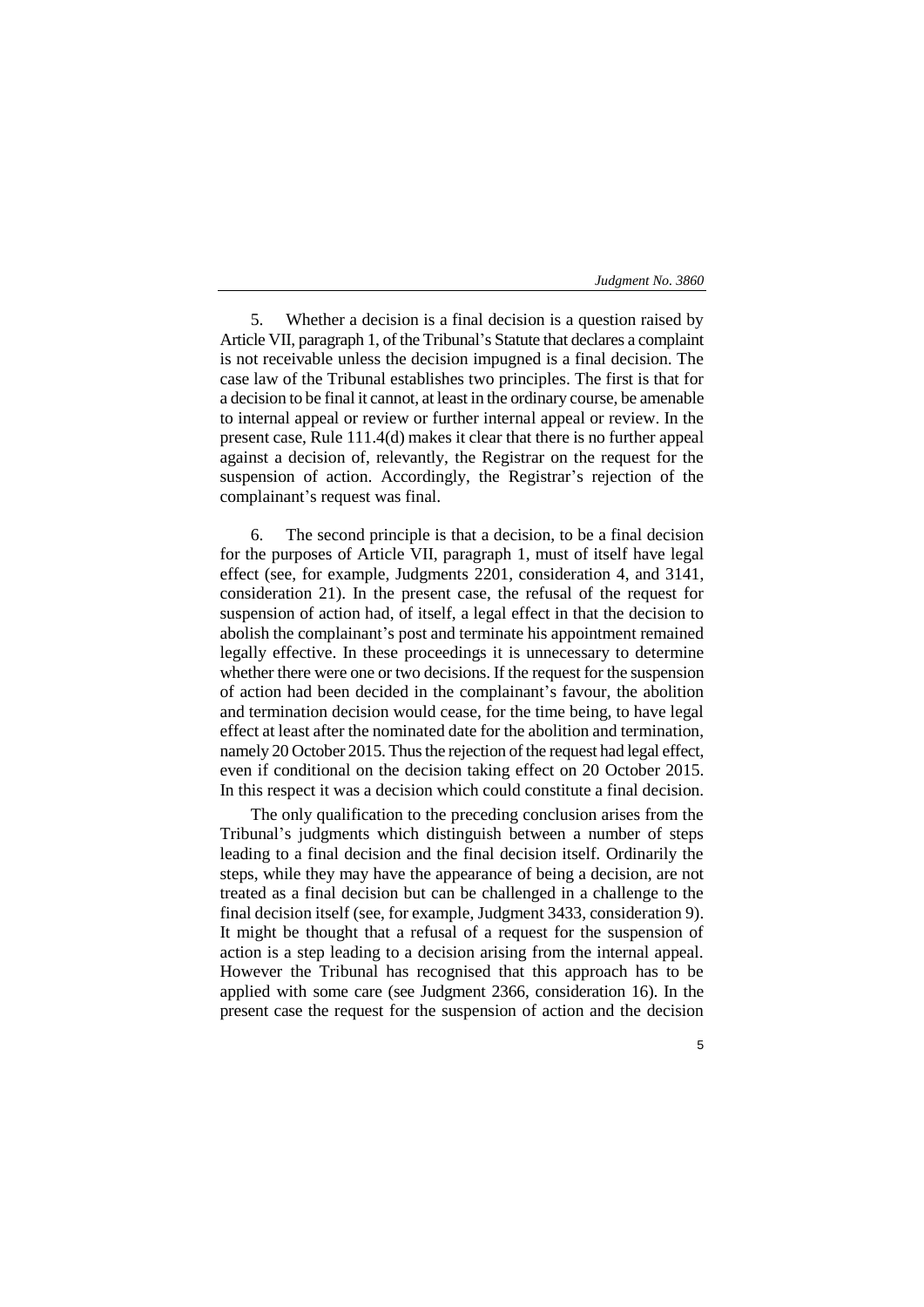rejecting it were a quite discrete step in the internal appeal requiring the application of specific criteria. The final decision of the Registrar in this matter arising from the internal appeal will not subsume the decision on the request for suspension. This is to be contrasted with proceedings where the steps are subsumed in the final decision and can be challenged when challenging that final decision. In the result, the rejection of the request for the suspension of action was a final decision.

7. The complaint is receivable.

8. The Tribunal recalls, having regard to the terms of Rule 111.4(c) properly construed, a condition precedent to agreeing to a request to suspend action is that the staff member would suffer irreparable injury if the challenged decision was implemented. Both the Appeals Board and the Registrar discussed, at length, what was meant by "irreparable" injury and their views differed in a number of respects. It is unnecessary to repeat or discuss their respective analyses. This question has been addressed by the Tribunal in Judgment 1883, consideration 5. "Irreparable" injury or harm occurs only where the injury or harm cannot be "compensated by financial damages". The harm or injury identified by the complainant including damage to his career and reputation as well as his inability to continue working at the ICC can be compensated by financial damages. Indeed, in this case the Registrar, when considering the Appeals Board's recommendations following the hearing of the internal appeal, has a range of remedies available to him which would ensure the harm to the complainant was reparable, including resiling from the earlier decision to abolish the complainant's post and terminate his employment. Obviously his consideration of those recommendations has to involve a *bona fide* exercise by the Registrar of the powers conferred on him. Accordingly a condition precedent, irreparable injury, to granting the suspension request was not satisfied and the impugned decision of the Registrar refusing the request should not be set aside.

9. However the reasoning of the Registrar leading to the impugned decision is not beyond criticism. For example, he relies on the time an appeal to this Tribunal might take as a relevant consideration. It is not.